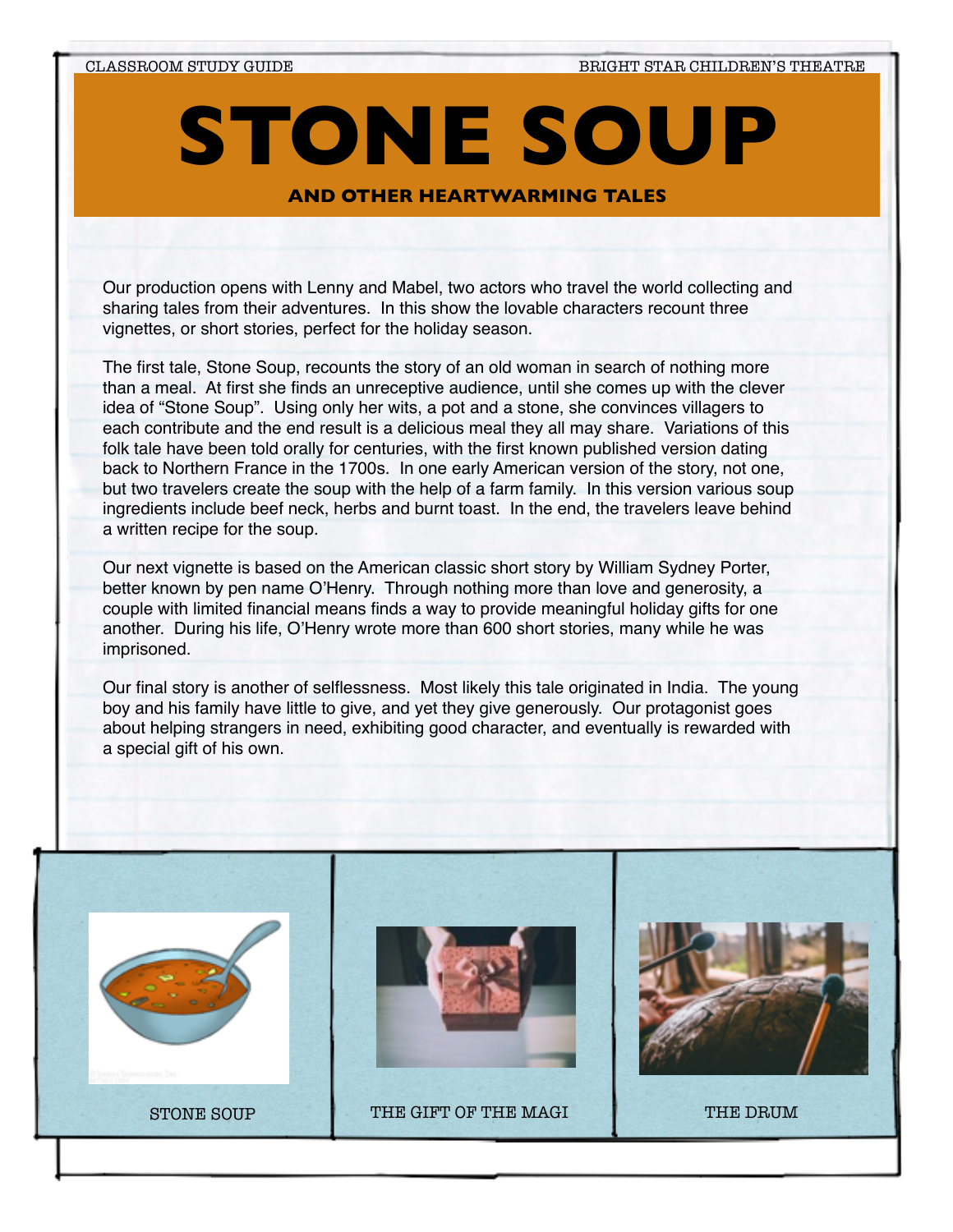

**Where to start:** All of our actors started out playing and telling stories when they were young - then they decided to study acting in school. Now they are pros! Here are some ways you can start doing theatre right away!

#### **In School**

Does your school have plays or musical performances? This is a great place to start.

#### **In Your Community**

Many towns have community theaters or local acting groups. See if you can try out!

#### **Start Something**

If your school doesn't have a drama club or a theatre club, talk to your favorite teacher about how you might be able to start one.

#### **At Home**

Get together with friends, siblings, or cousins, and make your own play. Make up plays based on your favorite books and stories. Invite family and friends to see your performance.

**Try new things and do your best at them**  There are lots of jobs in the theatre besides acting. There are people who paint the sets, make costumes, write plays and more. Get the most out of your Art, Music and English classes.

### **Before, During and After the Play...**



#### *BEFORE YOU SEE THE PLAY…*

Attending the theatre is very different from watching TV or going to the movies. For one thing, the actors are real people who are performing right in front of you. They can see and hear everything that happens in the audience. Because of this, YOU are an important part of the play and its important to do your job as an audience member well. Here are some tips before you see the play.

- 1. Please be quiet and respectful so everyone else around you can hear what's happening and so the actors can do their job.
- 2. If something is funny, it is okay to laugh!
- 3. The actors may ask you to participate. Don't be afraid to respond, ask a question or volunteer!
- 4. Keep your hands to yourself and your eyes up front.
- 5. If you like the play, be sure to clap at the end.
- 6. Have fun! Enjoy yourself!

## **FUN FACTS ABOUT THEATRE!**

**After a play is over and everyone goes home, there is always a light left on backstage. It's called a ghost light!**

 **The oldest play that is still around was written by an Ancient Greek named Aeschylus. It's almost 2500 years old!** 

**The longest performance on stage ever was over 23 hours long! It happened in New Jersey in 2010.** 

**William Shakespeare is a famous play writer. He wrote 37 plays and is still quoted by many people. There are 157 million google pages that mention him--the most of any famous person ever!** 

**In theatre, it's considered bad luck to tell an actor, "Good luck" before a performance. Instead, you're supposed to say, "Break a leg!"**

#### **In Ancient Greece,**

# **After seeing the Play...**

**Write your own review of the play! A review is a way of telling your thoughts about a play, movie or book. Consider the following when you are writing your review.** 

What was your favorite part? Who was your favorite character? Can you summarize the play in your own words? If you had written this play, would you have done anything different? Would you recommend this play to a friend? Name one new thing you learned from watching this play!

**audiences stamped their feet rather than clapping their hands to applaud.**